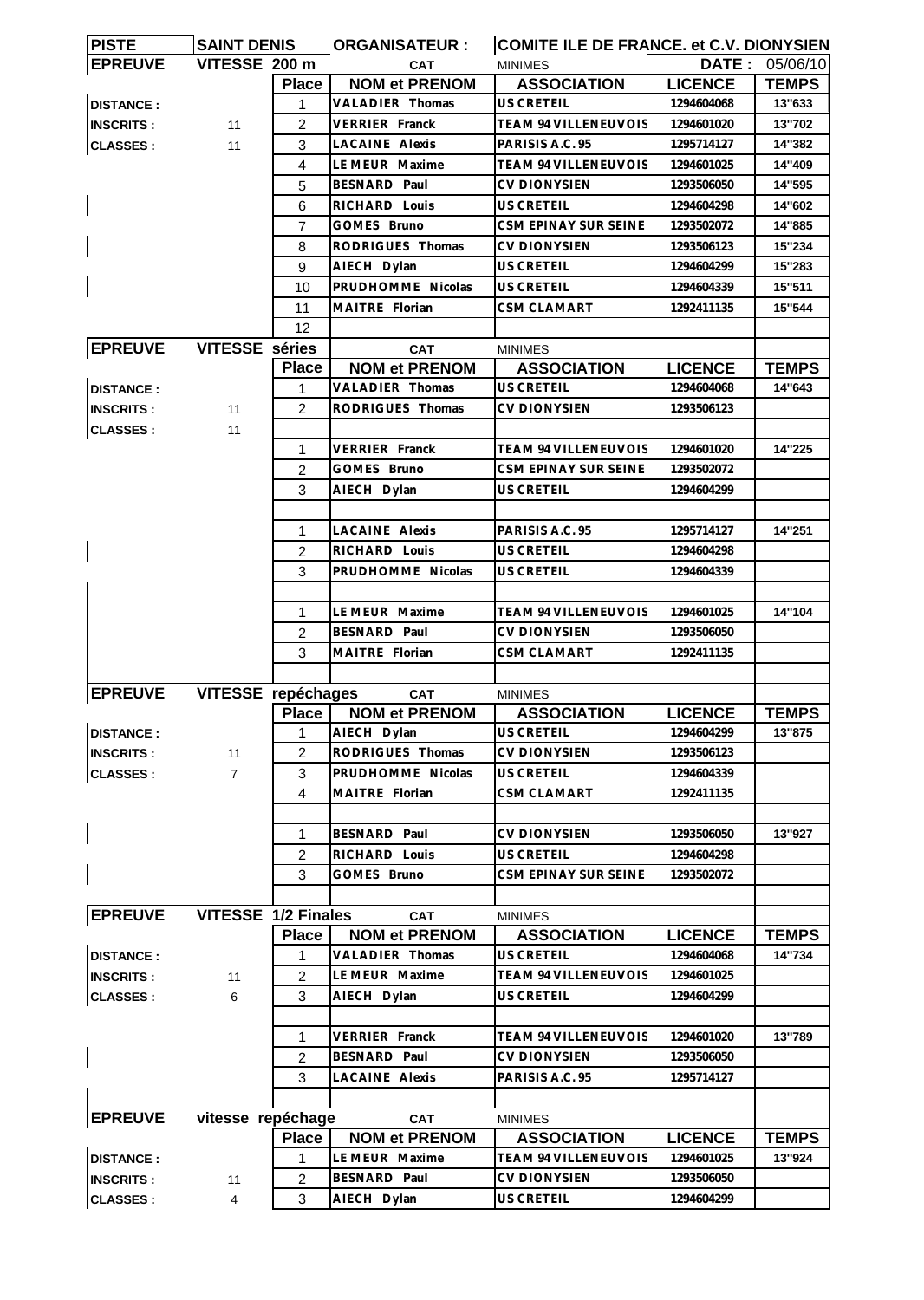|                  |                                | 4              | <b>LACAINE Alexis</b>                      | PARISIS A.C. 95             | 1295714127     |              |
|------------------|--------------------------------|----------------|--------------------------------------------|-----------------------------|----------------|--------------|
|                  |                                |                |                                            |                             |                |              |
| <b>EPREUVE</b>   | <b>Championnat IDF Vitesse</b> |                | CAT                                        | <b>MINIMES</b>              |                |              |
|                  |                                | <b>Place</b>   | <b>NOM et PRENOM</b>                       | <b>ASSOCIATION</b>          | <b>LICENCE</b> | <b>TEMPS</b> |
| <b>DISTANCE:</b> | 750 m                          | 1              | VERRIER Franck                             | TEAM 94 VILLENEUVOIS        | 1294601020     | 14"082       |
| <b>INSCRITS:</b> | 11                             | $\overline{2}$ | <b>VALADIER Thomas</b>                     | <b>US CRETEIL</b>           | 1294604068     |              |
| <b>CLASSES:</b>  | 11                             | 3              | LE MEUR Maxime                             | <b>TEAM 94 VILLENEUVOIS</b> | 1294601025     |              |
|                  |                                | 4              | BESNARD Paul                               | <b>CV DIONYSIEN</b>         | 1293506050     |              |
|                  |                                | 5              | AIECH Dylan                                | US CRETEIL                  | 1294604299     |              |
|                  |                                | 6              | <b>LACAINE Alexis</b>                      | PARISIS A.C. 95             | 1295714127     |              |
|                  |                                | $\overline{7}$ | RICHARD Louis                              | <b>US CRETEIL</b>           | 1294604298     |              |
|                  |                                | 8              | RODRIGUES Thomas                           | <b>CV DIONYSIEN</b>         | 1293506123     |              |
|                  |                                | 9              | GOMES Bruno                                | <b>CSM EPINAY SUR SEINE</b> | 1293502072     |              |
|                  |                                |                | PRUDHOMME Nicolas                          |                             |                |              |
|                  |                                | 10             |                                            | US CRETEIL                  | 1294604339     |              |
|                  |                                | 11             | MAITRE Florian                             | CSM CLAMART                 | 1292411135     |              |
| <b>EPREUVE</b>   | VITESSE 200 m                  |                | <b>CAT</b>                                 | <b>CADETS</b>               |                |              |
|                  |                                | <b>Place</b>   | <b>NOM et PRENOM</b>                       | <b>ASSOCIATION</b>          | <b>LICENCE</b> | <b>TEMPS</b> |
| <b>DISTANCE:</b> |                                | 1              | AUBERNON Erwann                            | <b>US CRETEIL</b>           | 1294604112     | 12"212       |
| <b>INSCRITS:</b> | 12 <sup>2</sup>                | $\overline{2}$ | VERRIER Joseph                             | <b>TEAM 94 VILLENEUVOIS</b> | 1294601022     | 12"391       |
| <b>CLASSES:</b>  | 11                             | 3              | DAGORNE Maël                               | US CRETEIL                  | 1294604201     | 12"565       |
|                  |                                | $\overline{4}$ | PRUDHOMME Alexandre                        | <b>US CRETEIL</b>           | 1294604340     | 12"605       |
|                  |                                | 5              | <b>EVENOT Killian</b>                      | EC AULNAY SOUS BOIS         | 1293515207     | 12"646       |
|                  |                                | 6              | ROUSSEAU Jayson                            | EC MONTGERON VIGNE          | 1291307253     | 12"732       |
|                  |                                | $\overline{7}$ | DO REGO PEREIRA Fabio TEAM 94 VILLENEUVOIS |                             | 1294601080     | 12"980       |
|                  |                                | 8              | OLGUN Serkan                               | CSM EPINAY SUR SEINE        | 1293502009     | 13"084       |
|                  |                                | 9              | MAUDOUIT Olivier                           | US CRETEIL                  | 1294604243     | 13"283       |
|                  |                                | 10             | TURAN Ferdi                                | US CRETEIL                  | 1294604047     | 13"796       |
|                  |                                | 11             | TEL Rubens                                 | <b>TEAM 94 VILLENEUVOIS</b> | 1294601070     | 13"915       |
|                  |                                |                |                                            |                             |                |              |
| <b>EPREUVE</b>   | <b>VITESSE</b> séries          |                | <b>CAT</b>                                 | <b>CADETS</b>               |                |              |
|                  |                                | <b>Place</b>   | <b>NOM et PRENOM</b>                       | <b>ASSOCIATION</b>          | <b>LICENCE</b> | <b>TEMPS</b> |
| <b>DISTANCE:</b> |                                | $\mathbf{1}$   | AUBERNON Erwann                            | <b>US CRETEIL</b>           | 1294604112     | 12"258       |
| <b>INSCRITS:</b> | 12 <sup>°</sup>                | $\overline{2}$ | ROUSSEAU Jayson                            | EC MONTGERON VIGNE          | 1291307253     |              |
|                  |                                |                | DO REGO PEREIRA Fabio                      | <b>TEAM 94 VILLENEUVOIS</b> | 1294601080     |              |
|                  |                                |                |                                            |                             |                |              |
| <b>CLASSES:</b>  | 11                             | 3              |                                            |                             |                |              |
|                  |                                |                |                                            |                             |                |              |
|                  |                                | 1              | VERRIER Joseph                             | TEAM 94 VILLENEUVOIS        | 1294601022     | 12"501       |
|                  |                                | $\overline{2}$ | <b>EVENOT Killian</b>                      | EC AULNAY SOUS BOIS         | 1293515207     |              |
|                  |                                | 3              | OLGUN Serkan                               | CSM EPINAY SUR SEINE        | 1293502009     |              |
|                  |                                | 4              | TEL Rubens                                 | <b>TEAM 94 VILLENEUVOIS</b> | 1294601070     |              |
|                  |                                |                |                                            |                             |                |              |
|                  |                                | 1              | PRUDHOMME Alexandre                        | <b>US CRETEIL</b>           | 1294604340     | 12"799       |
|                  |                                | $\overline{2}$ | DAGORNE Maël                               | <b>US CRETEIL</b>           | 1294604201     |              |
|                  |                                | 3              | MAUDOUIT Olivier                           | US CRETEIL                  | 1294604243     |              |
|                  |                                | 4              | TURAN Ferdi                                | US CRETEIL                  | 1294604047     |              |
|                  |                                |                |                                            |                             |                |              |
| <b>EPREUVE</b>   | VITESSE repéchages             |                | <b>CAT</b>                                 | <b>CADETS</b>               |                |              |
|                  |                                | <b>Place</b>   | <b>NOM et PRENOM</b>                       | <b>ASSOCIATION</b>          | <b>LICENCE</b> | <b>TEMPS</b> |
| <b>DISTANCE:</b> |                                | 1              | ROUSSEAU Jayson                            | <b>EC MONTGERON VIGNE</b>   | 1291307253     | 13"117       |
| <b>INSCRITS:</b> | 12                             | $\overline{2}$ | DO REGO PEREIRA Fabio                      | <b>TEAM 94 VILLENEUVOIS</b> | 1294601080     |              |
| <b>CLASSES:</b>  | 8                              |                |                                            |                             |                |              |
|                  |                                | 1              | MAUDOUIT Olivier                           | US CRETEIL                  | 1294604243     | 13"591       |
|                  |                                | 2              | EVENOT Killian                             | EC AULNAY SOUS BOIS         | 1293515207     |              |
|                  |                                | 3              | TEL Rubens                                 | TEAM 94 VILLENEUVOIS        | 1294601070     |              |
|                  |                                |                |                                            |                             |                |              |
|                  |                                | 1              | DAGORNE Maël                               | <b>US CRETEIL</b>           | 1294604201     | 12"919       |
|                  |                                |                | OLGUN Serkan                               | CSM EPINAY SUR SEINE        | 1293502009     |              |
|                  |                                | $\overline{c}$ |                                            |                             |                |              |
|                  |                                | 3              | TURAN Ferdi                                | US CRETEIL                  | 1294604047     |              |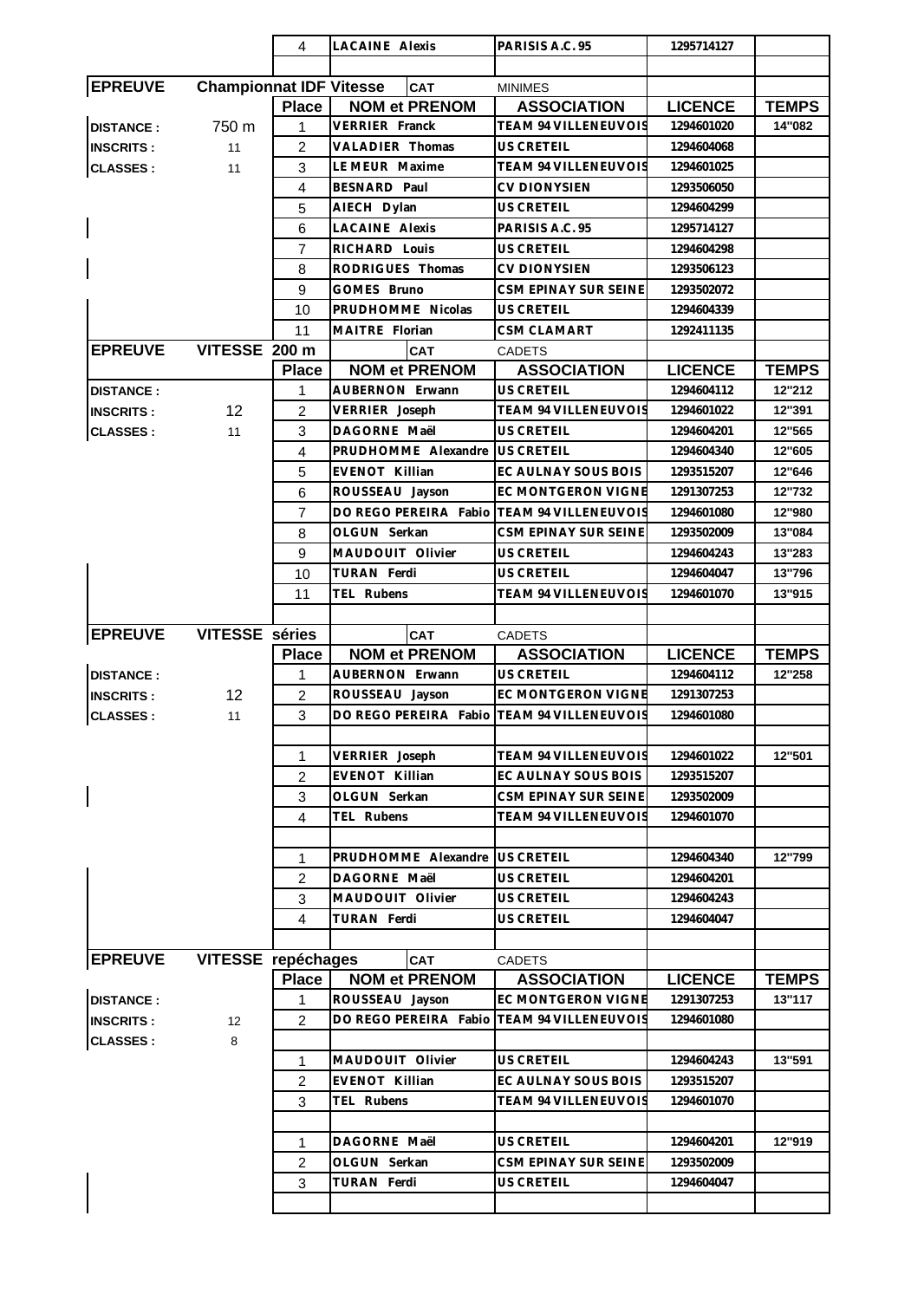| <b>EPREUVE</b>   |                                |                | VITESSE finale de repéchagCAT | <b>CADETS</b>                             |                |              |
|------------------|--------------------------------|----------------|-------------------------------|-------------------------------------------|----------------|--------------|
|                  |                                | <b>Place</b>   | <b>NOM et PRENOM</b>          | <b>ASSOCIATION</b>                        | <b>LICENCE</b> | <b>TEMPS</b> |
| <b>DISTANCE:</b> |                                | 1              | ROUSSEAU Jayson               | <b>EC MONTGERON VIGNE</b>                 | 1291307253     |              |
| <b>INSCRITS:</b> | 12                             | $\overline{2}$ | DAGORNE Maël                  | US CRETEIL                                | 1294604201     |              |
| <b>CLASSES:</b>  | 3                              | 3              | MAUDOUIT Olivier              | US CRETEIL                                | 1294604243     |              |
|                  |                                |                |                               |                                           |                |              |
| <b>EPREUVE</b>   |                                |                | VITESSE 1/2 Finales 1e ma CAT | <b>CADETS</b>                             |                |              |
|                  |                                | <b>Place</b>   | <b>NOM et PRENOM</b>          | <b>ASSOCIATION</b>                        | <b>LICENCE</b> | <b>TEMPS</b> |
| <b>DISTANCE:</b> |                                | 1              | AUBERNON Erwann               | <b>US CRETEIL</b>                         | 1294604112     | 12"490       |
| <b>INSCRITS:</b> | 12                             | 2              | ROUSSEAU Jayson               | EC MONTGERON VIGNE                        | 1291307253     |              |
| <b>CLASSES:</b>  | $\overline{4}$                 |                |                               |                                           |                |              |
|                  |                                | 1              | VERRIER Joseph                | TEAM 94 VILLENEUVOIS                      | 1294601022     | 13"340       |
|                  |                                | 2              | PRUDHOMME Alexandre           | <b>US CRETEIL</b>                         | 1294604340     |              |
|                  |                                |                |                               |                                           |                |              |
| <b>EPREUVE</b>   |                                |                | VITESSE 1/2 Finales 2e macAT  | <b>CADETS</b>                             |                |              |
|                  |                                | <b>Place</b>   | <b>NOM et PRENOM</b>          | <b>ASSOCIATION</b>                        | <b>LICENCE</b> | <b>TEMPS</b> |
| <b>DISTANCE:</b> |                                | 1              | <b>AUBERNON Erwann</b>        | <b>US CRETEIL</b>                         | 1294604112     | 13"169       |
| <b>INSCRITS:</b> | 12                             | $\overline{2}$ | ROUSSEAU Jayson               | <b>EC MONTGERON VIGNE</b>                 | 1291307253     |              |
| <b>CLASSES:</b>  | $\overline{4}$                 |                |                               |                                           |                |              |
|                  |                                | 1              | VERRIER Joseph                | <b>TEAM 94 VILLENEUVOIS</b>               | 1294601022     | 13"455       |
|                  |                                | $\overline{2}$ | PRUDHOMME Alexandre           | <b>US CRETEIL</b>                         | 1294604340     |              |
|                  |                                |                |                               |                                           |                |              |
| <b>EPREUVE</b>   | Finales 1ère manche            |                | <b>CAT</b>                    | <b>CADETS</b>                             |                |              |
|                  |                                | <b>Place</b>   | <b>NOM et PRENOM</b>          | <b>ASSOCIATION</b>                        | <b>LICENCE</b> | <b>TEMPS</b> |
| <b>DISTANCE:</b> |                                | 3              | ROUSSEAU Jayson               | EC MONTGERON VIGNE                        | 1291307253     | 12"669       |
| <b>INSCRITS:</b> | 12                             | 4              | PRUDHOMME Alexandre           | US CRETEIL                                | 1294604340     |              |
| <b>CLASSES:</b>  | $\overline{4}$                 |                |                               |                                           |                |              |
|                  |                                | 1              | VERRIER Joseph                | TEAM 94 VILLENEUVOIS                      | 1294601022     | 11"951       |
|                  |                                | 2              | AUBERNON Erwann               | <b>US CRETEIL</b>                         | 1294604112     |              |
|                  |                                |                |                               |                                           |                |              |
| <b>EPREUVE</b>   | Finales 2ème manche            |                | CAT                           | <b>CADETS</b>                             |                |              |
|                  |                                | <b>Place</b>   | <b>NOM et PRENOM</b>          | <b>ASSOCIATION</b>                        | <b>LICENCE</b> | <b>TEMPS</b> |
| <b>DISTANCE:</b> |                                | 3              | ROUSSEAU Jayson               | EC MONTGERON VIGNE                        | 1291307253     |              |
| <b>INSCRITS:</b> | 12                             | $\overline{4}$ | PRUDHOMME Alexandre           | <b>US CRETEIL</b>                         | 1294604340     |              |
| <b>CLASSES:</b>  | $\overline{4}$                 |                |                               |                                           |                |              |
|                  |                                | 1              | VERRIER Joseph                | <b>TEAM 94 VILLENEUVOIS</b>               | 1294601022     |              |
|                  |                                | 2              | AUBERNON Erwann               | US CRETEIL                                | 1294604112     |              |
|                  |                                |                |                               |                                           |                |              |
| <b>EPREUVE</b>   | <b>Championnat IDF Vitesse</b> |                | <b>CAT</b>                    | <b>CADETS</b>                             |                |              |
|                  |                                | <b>Place</b>   | <b>NOM et PRENOM</b>          | <b>ASSOCIATION</b>                        | <b>LICENCE</b> | <b>TEMPS</b> |
| <b>DISTANCE:</b> | 750 m                          | 1              | VERRIER Joseph                | TEAM 94 VILLENEUVOIS                      | 1294601022     |              |
| <b>INSCRITS:</b> | 12                             | $\overline{c}$ | AUBERNON Erwann               | US CRETEIL                                | 1294604112     |              |
| <b>CLASSES:</b>  | 11                             | 3              | ROUSSEAU Jayson               | <b>EC MONTGERON VIGNE</b>                 | 1291307253     |              |
|                  |                                | $\overline{4}$ | PRUDHOMME Alexandre           | US CRETEIL                                | 1294604340     |              |
|                  |                                | 5              | DAGORNE Maël                  | US CRETEIL                                | 1294604201     |              |
|                  |                                | 6              | MAUDOUIT Olivier              | US CRETEIL                                | 1294604243     |              |
|                  |                                | 7              | EVENOT Killian                | EC AULNAY SOUS BOIS                       | 1293515207     |              |
|                  |                                |                | DO REGO PEREIRA Fabio         | <b>TEAM 94 VILLENEUVOIS</b>               | 1294601080     |              |
|                  |                                | 8              |                               |                                           |                |              |
|                  |                                | 9              | OLGUN Serkan<br>TURAN Ferdi   | CSM EPINAY SUR SEINE<br><b>US CRETEIL</b> | 1293502009     |              |
|                  |                                | 10             |                               | TEAM 94 VILLENEUVOIS                      | 1294604047     |              |
|                  |                                | 11             | TEL Rubens                    |                                           | 1294601070     |              |
| <b>EPREUVE</b>   | VITESSE 200 m                  |                | CAT                           | <b>JUNIORS SENIORS</b>                    |                |              |
|                  |                                | <b>Place</b>   | <b>NOM et PRENOM</b>          | <b>ASSOCIATION</b>                        | <b>LICENCE</b> | <b>TEMPS</b> |
| <b>DISTANCE:</b> |                                | 1              | DROLLEE Arnaud                | US CRETEIL                                | 1294604150     | 11"940       |
| <b>INSCRITS:</b> | 11                             | $\overline{c}$ | MARTINS Vincent               | US CRETEIL                                | 1294604074     | 12"244       |
| <b>CLASSES:</b>  | 9                              | 3              | GROSDIDIER Axel               | US CRETEIL                                | 1294604234     | 12"364       |
|                  |                                | $\overline{4}$ | <b>BOURGAIN Vincent</b>       | AS VARENNOISE                             | 1277110031     | 12"609       |
|                  |                                | 5              | MAFFETS Dany                  | PARISIS A.C. 95                           | 1295714100     | 12"650       |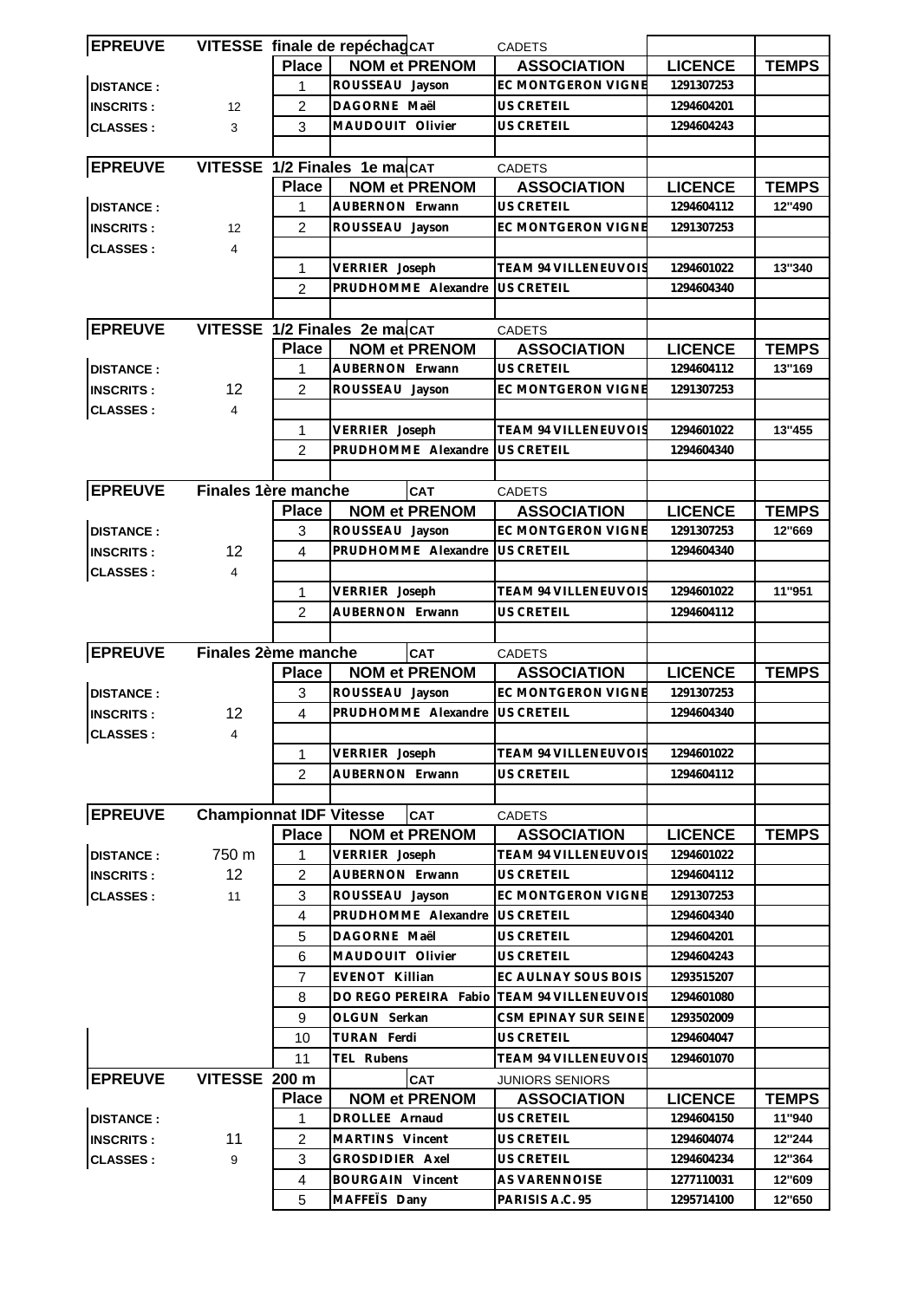|                  |                          | 6              | NIAY François                          | ARGENTEUIL VAL SEINE        | 1295708239     | 12"818       |
|------------------|--------------------------|----------------|----------------------------------------|-----------------------------|----------------|--------------|
|                  |                          | $\overline{7}$ | ILONGO Dimitri                         | <b>ARGENTEUIL VAL SEINE</b> | 1295708142     | 12"988       |
|                  |                          | 8              | MAITRE Cyril                           | <b>CSM CLAMART</b>          | 1292411163     | 13"032       |
|                  |                          | 9              | PAYET Julien                           | ARGENTEUIL VAL SEINE        | 3297027232     | 13"188       |
| <b>EPREUVE</b>   | <b>VITESSE</b>           | séries         | CAT                                    | <b>JUNIORS SENIORS</b>      |                |              |
|                  |                          | <b>Place</b>   | <b>NOM et PRENOM</b>                   | <b>ASSOCIATION</b>          | <b>LICENCE</b> | <b>TEMPS</b> |
| <b>DISTANCE:</b> |                          | 1              | DROLLEE Arnaud                         | <b>US CRETEIL</b>           | 1294604150     | 13"118       |
| <b>INSCRITS:</b> | 11                       | 2              | ILONGO Dimitri                         | ARGENTEUIL VAL SEINE        | 1295708142     |              |
| <b>CLASSES:</b>  | 9                        | 3              | NIAY François                          | ARGENTEUIL VAL SEINI        | 1295708239     |              |
|                  |                          |                |                                        |                             |                |              |
|                  |                          |                | MARTINS Vincent                        |                             |                | 12"401       |
|                  |                          | 1              |                                        | <b>US CRETEIL</b>           | 1294604074     |              |
|                  |                          | $\overline{2}$ | MAFFETS Dany                           | PARISIS A.C. 95             | 1295714100     |              |
|                  |                          | 3              | MAITRE Cyril                           | CSM CLAMART                 | 1292411163     |              |
|                  |                          |                |                                        |                             |                |              |
|                  |                          | 1              | GROSDIDIER Axel                        | <b>US CRETEIL</b>           | 1294604234     | 12"240       |
|                  |                          | $\overline{2}$ | <b>BOURGAIN Vincent</b>                | AS VARENNOISE               | 1277110031     |              |
|                  |                          | 3              | PAYET Julien                           | ARGENTEUIL VAL SEINE        | 3297027232     |              |
|                  |                          |                |                                        |                             |                |              |
| <b>EPREUVE</b>   | <b>VITESSE repéchage</b> |                | <b>CAT</b>                             | <b>JUNIORS SENIORS</b>      |                |              |
|                  |                          | <b>Place</b>   | <b>NOM et PRENOM</b>                   | <b>ASSOCIATION</b>          | <b>LICENCE</b> | <b>TEMPS</b> |
| <b>DISTANCE:</b> |                          | 1              | MAFFETS Dany                           | PARISIS A.C. 95             | 1295714100     | 13"477       |
| <b>INSCRITS:</b> | 11                       | $\overline{2}$ | <b>BOURGAIN Vincent</b>                | <b>AS VARENNOISE</b>        | 1277110031     |              |
| <b>CLASSES:</b>  | 6                        | 3              | PAYET Julien                           | ARGENTEUIL VAL SEINE        | 3297027232     |              |
|                  |                          | 4              | MAITRE Cyril                           | <b>CSM CLAMART</b>          | 1292411163     |              |
|                  |                          | 5              | ILONGO Dimitri                         | ARGENTEUIL VAL SEINE        | 1295708142     |              |
|                  |                          | 6              | NIAY François                          | ARGENTEUIL VAL SEINE        | 1295708239     |              |
|                  |                          |                | EPREUVE VITESSE 1/2 Finale 1e manc CAT | <b>JUNIORS SENIORS</b>      |                |              |
|                  |                          | <b>Place</b>   | <b>NOM et PRENOM</b>                   | <b>ASSOCIATION</b>          | <b>LICENCE</b> | <b>TEMPS</b> |
| <b>DISTANCE:</b> |                          | $\mathbf{1}$   | DROLLEE Arnaud                         | US CRETEIL                  | 1294604150     | 11"869       |
| <b>INSCRITS:</b> | 11                       | $\overline{2}$ | MAFFETS Dany                           | PARISIS A.C. 95             | 1295714100     |              |
| <b>CLASSES:</b>  | 4                        |                |                                        |                             |                |              |
|                  |                          | $\mathbf{1}$   | GROSDIDIER Axel                        | <b>US CRETEIL</b>           | 1294604234     | 12"531       |
|                  |                          | $\overline{2}$ | MARTINS Vincent                        | <b>US CRETEIL</b>           | 1294604074     |              |
|                  |                          |                |                                        |                             |                |              |
|                  |                          |                | EPREUVE VITESSE 1/2 Finale 2e manc CAT | JUNIORS SENIORS             |                |              |
|                  |                          | Place          | <b>NOM et PRENOM</b>                   | <b>ASSOCIATION</b>          | <b>LICENCE</b> | <b>TEMPS</b> |
| <b>DISTANCE:</b> |                          | 1              | DROLLEE Arnaud                         | US CRETEIL                  | 1294604150     | 12"731       |
| <b>INSCRITS:</b> | 11                       | $\overline{2}$ | MAFFETS Dany                           | PARISIS A.C. 95             | 1295714100     |              |
| <b>CLASSES:</b>  | $\overline{4}$           |                |                                        |                             |                |              |
|                  |                          | $\mathbf{1}$   | GROSDIDIER Axel                        | US CRETEIL                  | 1294604234     | 12"544       |
|                  |                          | 2              | MARTINS Vincent                        | <b>US CRETEIL</b>           | 1294604074     |              |
|                  |                          |                |                                        |                             |                |              |
| <b>EPREUVE</b>   |                          |                | VITESSE Finale 1e manche   CAT         | <b>JUNIORS SENIORS</b>      |                |              |
|                  |                          | <b>Place</b>   | <b>NOM et PRENOM</b>                   | <b>ASSOCIATION</b>          | <b>LICENCE</b> | <b>TEMPS</b> |
| <b>DISTANCE:</b> |                          | 3              | MAFFETS Dany                           | PARISIS A.C. 95             | 1295714100     | 12"953       |
| <b>INSCRITS:</b> | 11                       | 4              | MARTINS Vincent                        | US CRETEIL                  | 1294604074     |              |
| <b>CLASSES:</b>  | $\overline{4}$           |                |                                        |                             |                |              |
|                  |                          | 1              | DROLLEE Arnaud                         | US CRETEIL                  | 1294604150     | 13"466       |
|                  |                          | 2              | GROSDIDIER Axel                        | <b>US CRETEIL</b>           | 1294604234     |              |
|                  |                          |                |                                        |                             |                |              |
| <b>EPREUVE</b>   |                          |                | VITESSE Finale 2e manche   CAT         | <b>JUNIORS SENIORS</b>      |                |              |
|                  |                          | <b>Place</b>   | <b>NOM et PRENOM</b>                   | <b>ASSOCIATION</b>          | <b>LICENCE</b> | <b>TEMPS</b> |
| <b>DISTANCE:</b> |                          | 3              | MAFFETS Dany                           | PARISIS A.C. 95             | 1295714100     | 12"762       |
| <b>INSCRITS:</b> | 11                       | $\overline{4}$ | MARTINS Vincent                        | US CRETEIL                  | 1294604074     |              |
| <b>CLASSES:</b>  | $\overline{4}$           |                |                                        |                             |                |              |
|                  |                          | $\mathbf{1}$   | DROLLEE Arnaud                         | US CRETEIL                  | 1294604150     | 14"005       |
|                  |                          |                |                                        |                             |                |              |
|                  |                          | 2              | GROSDIDIER Axel                        | <b>US CRETEIL</b>           | 1294604234     |              |
|                  |                          |                |                                        |                             |                |              |